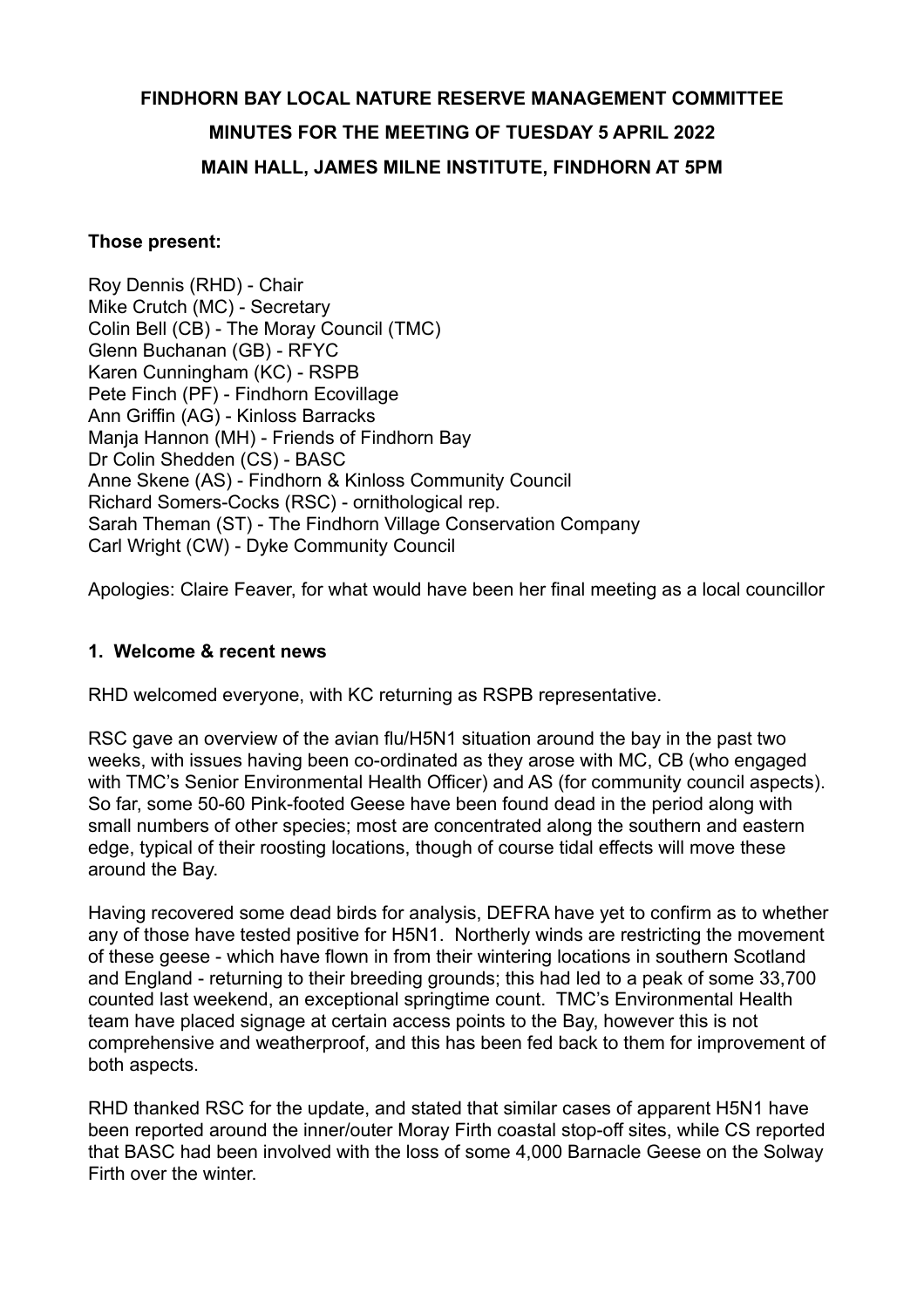# **2. Actions from the meeting held on 28 September 2021**

# **2.1 Engagement with 39 Regt/Kinloss Barracks**

RSC/AG arranged for a site visit over winter with particular focus on the tern breeding location. The barracks remain keen to support efforts where possible, and RSC recommended a further site visit be made during the breeding season this year (late May/ June timeframe) to ascertain the exact area and numbers of terns nesting, and in turn asses the possibility of increasing the habitat for such through clearance of scrub, etc.. RHD commented that breeding terns occur only in small pockets around the Moray Firth, and such maintenance and exapansion of breeding habitat would be important. **ACTION RSC/AG**

# **2.2 Status of the FBLNR/engagement with Ariane Burgess MSP**

Following a suggestion by Davina Thomas at the last meeting, RHD met with the local Scottish Greens MSP on 4 April to discuss various conservation issues, including the status and importance of the FBLNR. Ms Burgess was understanding of the reserve's importance, the part it plays in the region's wider ecology and its SSSI/Ramsar/SPA aspects despite remaining 'just' a Local Nature Reserve; the MSP was also aware of the conflicts and time-consuming activity caused as a result of opinions towards wildfowling in recent years. Discussion was also had on the intended path of the A96 dualling project, through farmland to the southern edge of the Bay, however it was believed that the project will now be subject to a review which could see plans for the bypassing of Nairn and Elgin along the route but not the full dualling between Inverness and Aberdeen as originally intended by Scottish Ministers.

Going back to the status of the FBLNR, RHD voiced his continued frustration that we as a committee have been constrained both by the lack of support from NatureScot (formerly SNH) and other bodies to elevate the status from a Local to a National Nature Reserve, the result of which would enable clear benefits such as action on various protection measures of habitat and breeding/roosting birds, and education and controls on recreational users of the Bay - including wildfowling. RHD added that at this moment in time, large amounts of funding from various sources is available which could be used to the benefit of the FBLNR, however the constraints of being an organisation parented by TMC prevent fund acquisition, and at present only the efforts of Christine Hunt and the TFVCC to fund a warden position (see later) is possible by having that post as an employee of TFVCC. One vision of the future continues to be that of a purpose-built observation and educational facility at the southern end of the bay. Various committee members echoed similar frustrations at the 'marked time' feeling of the last six years, and a discussion was held regarding 'cost' and 'no cost' options.

RHD recommended that, having engaged with the MSP, he would widen that formal discussion to a meeting this summer involving elected members at all levels, as well as senior management of Nature Scot to put the case forward for the FBLNR to be elevated to NNR status, parented by an organisation which would provide the infrastructure for robust and developmental management of flora, fauna and visitors as well as provide enrichment for new areas in the reserve to promote and protect wildlife. The committee agreed that this should be progressed. **ACTION RHD**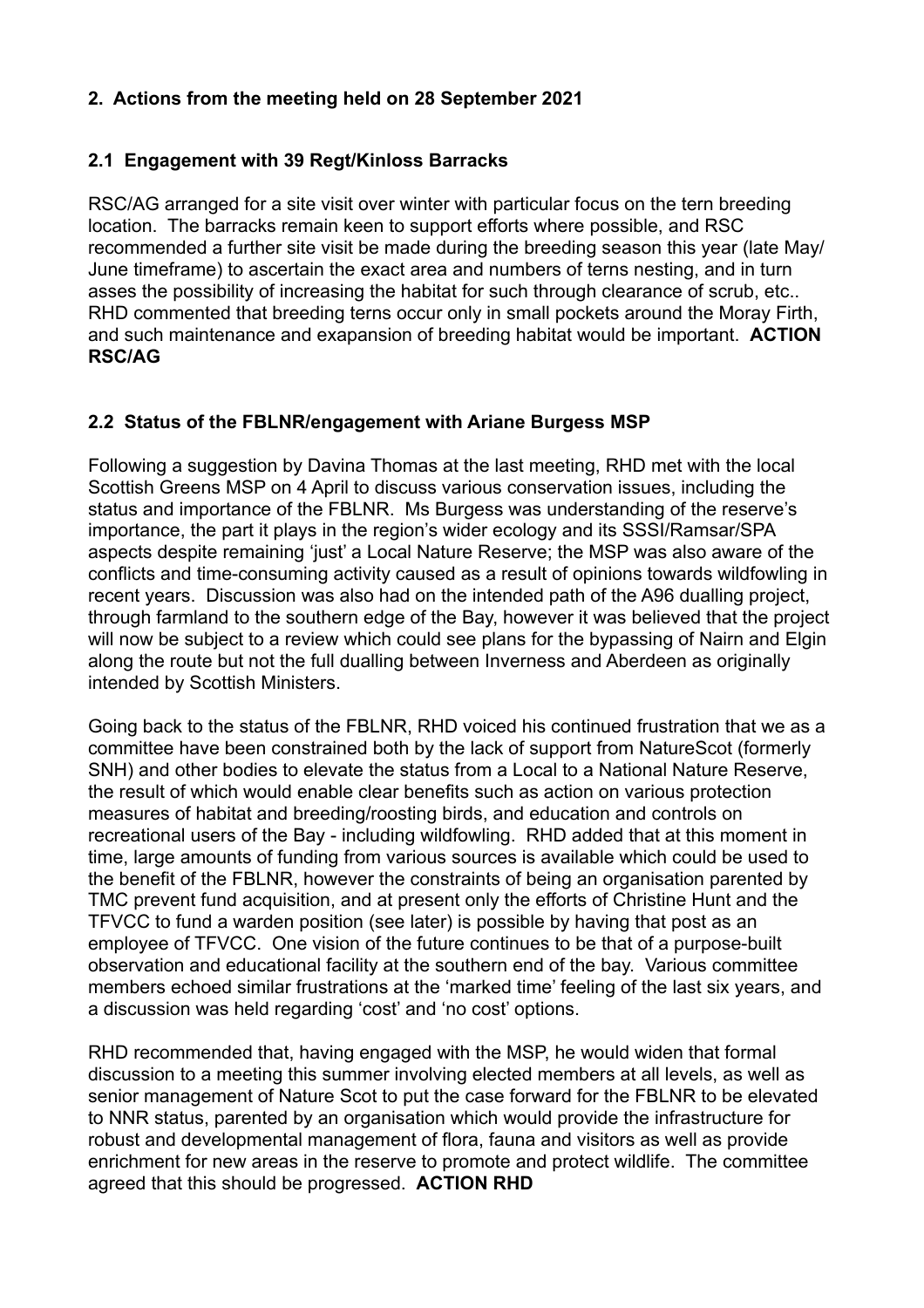# **2.3 Bird hide maintenance**

PF reported that slow progress is being made, with some three visits now having been made by the work parties led by TMC. RHD thanked PF for his continued efforts. *Secretary's Note: Item will be removed from agenda unless specific action/discussion required.*

# **2.4 FBLNR wardening funding provision**

Having been unable to secure appropriation from any sources last year, ST reported that an application is being submitted by TFVCC at present for a NatureScot funding round which has particularly emphasis on supporting wardening efforts. **Item carried forward**

## **2.5 FBLNR land lease agreements**

CB updated the meeting as follows:

## *Staffing issues*

Colleagues in Legal Services continue to experience a significant shortage of staff, currently operating at less than 50%. Even although they now have some outside legal support they still have a backlog, but certainly have not forgotten about the leases and understand the importance of renewing them.

#### *Crown Estate Scotland*

Crown Estate Scotland want to agree a global lease for all agreements covering marine areas. This includes harbours, sea defences, LNR, bridges and paths. There are several other parties who need to agree to this in the Council. Currently the target is on agreeing the lease style with CES . Basically this is reviewing and updating the format of the lease and ensuring that it is fit for purpose. This summer, the style should be agreed with CES, after that we need to agree style with other landowners.

TMC Legal & Property will provide us with a timeframe to complete all the lease renewals as soon as possible, as they need to agree a plan and then assess if any unique terms apply to any specific site.

Lastly, CB also commented that fees will be incurred as a result of the legal processes, which as yet have not been budgeted for by TMC.

## **3. Annual General Meeting aspects**

## **3.1 Chairman's report**

RHD stated that the effects of the pandemic obviously impacted upon activities and the due process of the committee. He appreciated the efforts by TFVCC with regard to the establishment of the warden post.